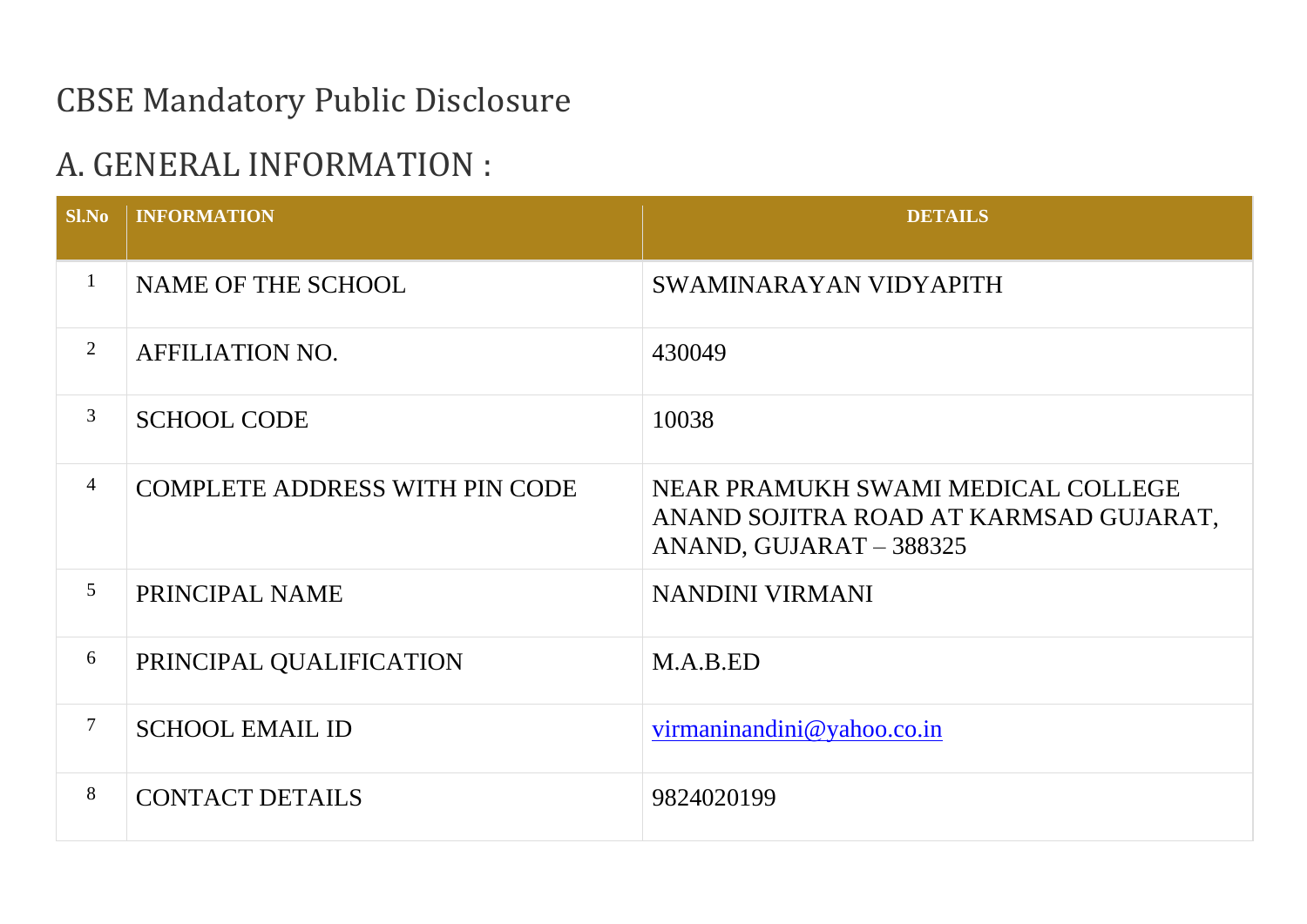# B. DOCUMENTS & INFORMATION :

| SlNo           | <b>INFORMATION</b>                                                                                                                            | <b>DOC LINK</b> |
|----------------|-----------------------------------------------------------------------------------------------------------------------------------------------|-----------------|
| $\mathbf{1}$   | AFFILIATION/UPGRADATION LETTER AND RECENT EXTENSION OF<br><b>AFFILIATION</b>                                                                  | <b>VIEW</b>     |
| $\overline{2}$ | SOCIETIES/TRUST/COMPANY REGISTRATION/RENEWAL CERTIFICATE                                                                                      | <b>VIEW</b>     |
| 3              | NO OBJECTION CERTIFICATE (NOC) ISSUED                                                                                                         | <b>VIEW</b>     |
| $\overline{4}$ | RECOGNITION CERTIFICATE UNDER RTE ACT, 2009, AND IT'S RENEWAL                                                                                 | <b>VIEW</b>     |
| $\overline{5}$ | <b>BUILDING SAFETY CERTIFICATE</b>                                                                                                            | <b>VIEW</b>     |
| 6              | FIRE SAFETY CERTIFICATE                                                                                                                       | <b>VIEW</b>     |
| $\tau$         | THE DEO CERTIFICATE SUBMITTED BY THE SCHOOL FOR<br>AFFILIATION/UPGRADATION/EXTENSION OF AFFILIATION OR SELF<br><b>CERTIFICATION BY SCHOOL</b> | <b>VIEW</b>     |
| 8              | WATER, HEALTH AND SANITATION CERTIFICATES                                                                                                     | VIEW            |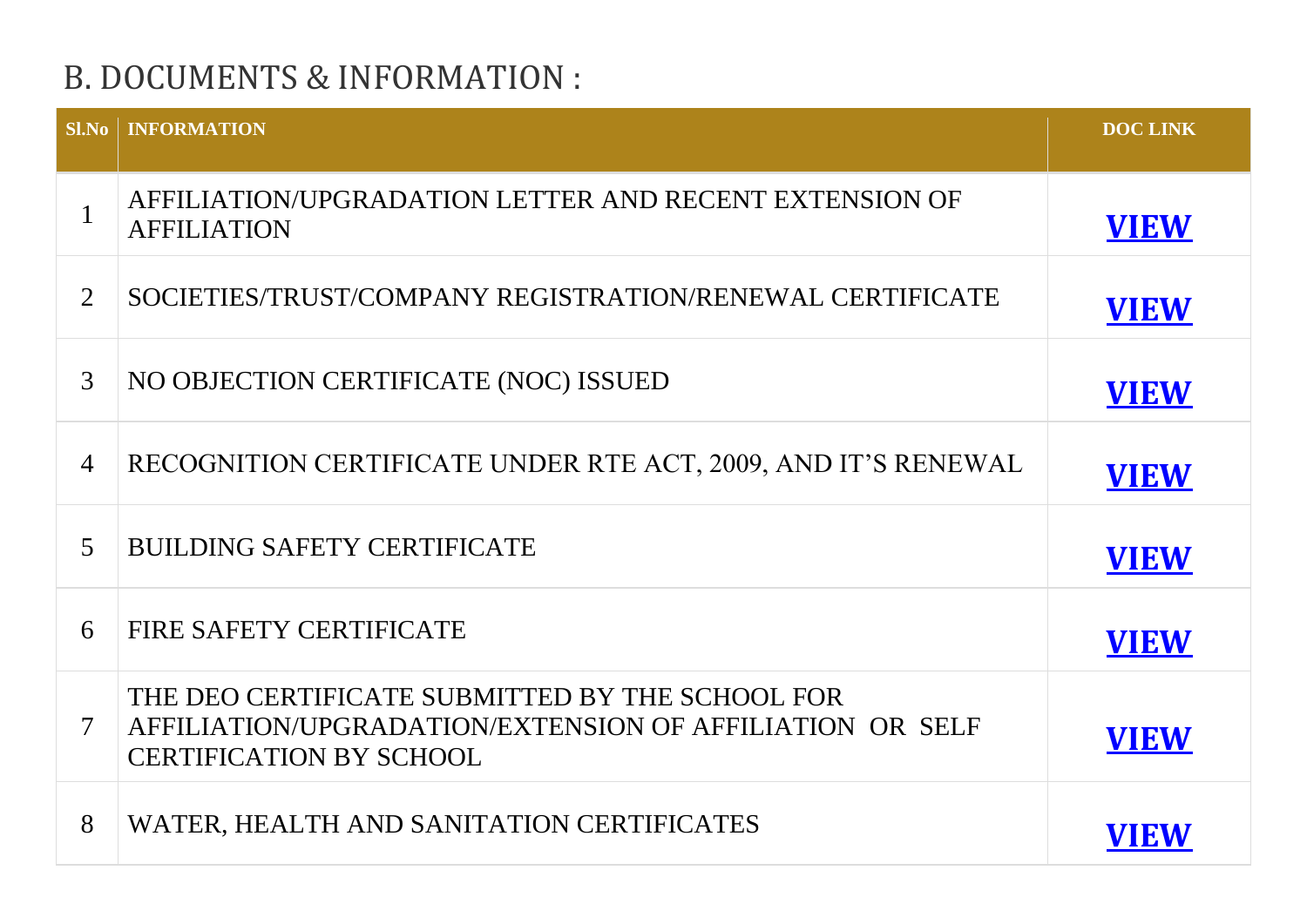# C. RESULT AND ACADEMICS :

| <b>Sl.No</b>   | <b>INFORMATION</b>                                 | <b>LINK</b> |
|----------------|----------------------------------------------------|-------------|
|                | FEE STRUCTURE OF THE SCHOOL                        | <b>VIEW</b> |
| 2              | ANNUAL ACADEMIC CALANDER                           | <b>VIEW</b> |
| 3              | LIST OF SCHOOL MANAGEMENT COMMITTEE (SMC)          | <b>VIEW</b> |
| $\overline{4}$ | LIST OF PARENTS TEACHERS ASSOCIATION (PTA) MEMBERS | <b>VIEW</b> |
| 5              | LAST THREE-YEAR RESULT OF THE BOARD EXAMINATION    | <b>VIEW</b> |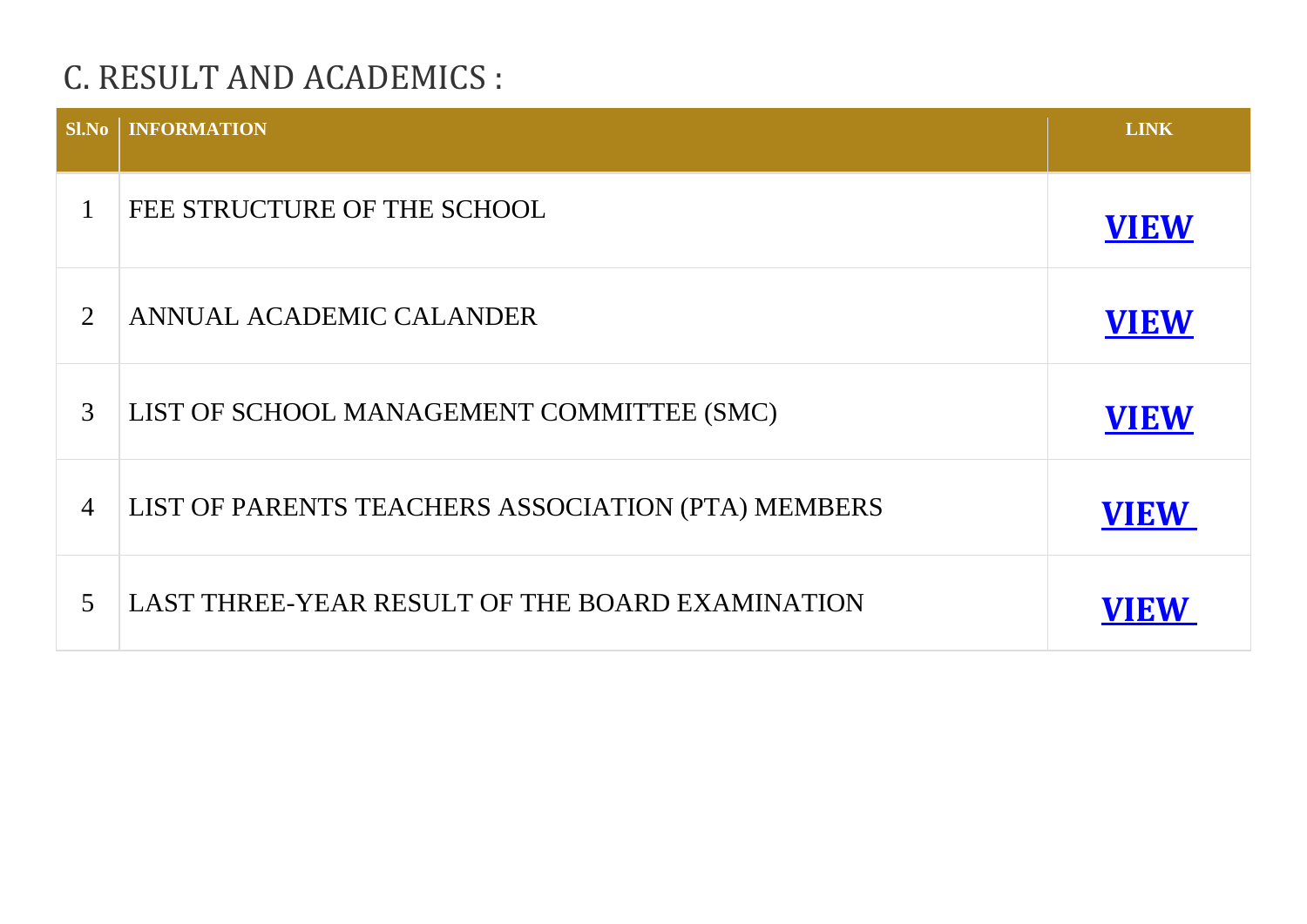# D. STAFF (TEACHING) :

| <b>Sl.No</b>   | <b>DOCUMENTS/INFORMATION</b>                        | <b>DETAILS</b>  |
|----------------|-----------------------------------------------------|-----------------|
| $\mathbf{1}$   | PRINCIPAL                                           | NANDINI VIRMANI |
| $\overline{2}$ | <b>TOTAL NO. OF TEACHERS</b>                        | 27              |
|                | <b>PGT</b>                                          | 8               |
|                | <b>TGT</b>                                          | 9               |
|                | <b>PRT</b>                                          | 10              |
| $\mathfrak{Z}$ | STUDENT & TEACHERS SECTION RATIO                    | 1:1:35          |
| $\overline{4}$ | DETAILS OF SPECIAL EDUCATOR                         | <b>NA</b>       |
| 5 <sup>5</sup> | DETAILS OF COUNSELLOR AND WELNESS<br><b>TEACHER</b> | $\mathbf{1}$    |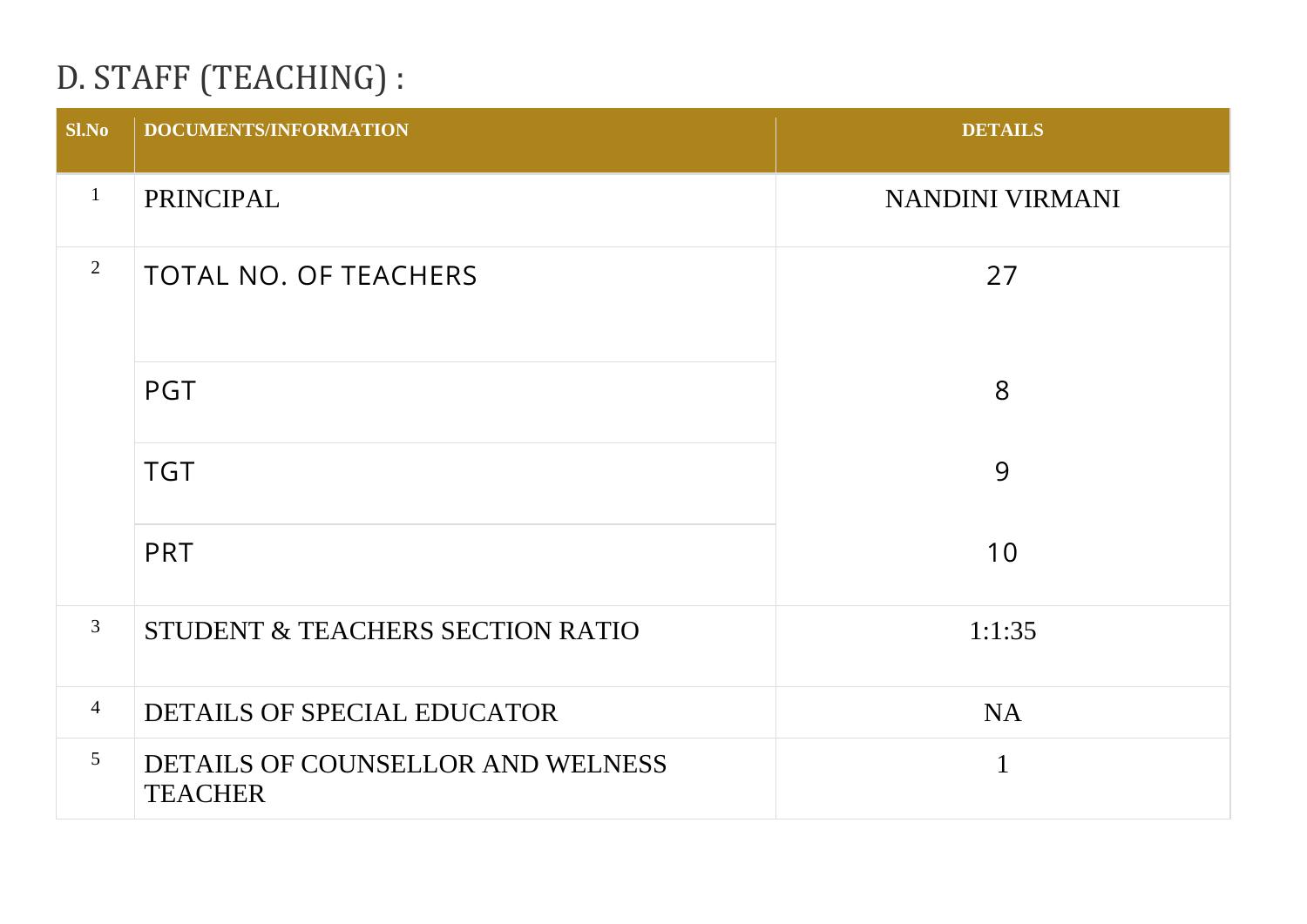## D. RESULT CLASS X :

| <b>Sl.No</b> | <b>YEAR</b> | NO. OF<br><b>REGISTERED</b><br><b>STUDENTS</b> | <b>NO. OF STUDETNS   PASS</b><br><b>PASSED</b> | <b>PERCENTAGE</b> | <b>REMARKS</b> |
|--------------|-------------|------------------------------------------------|------------------------------------------------|-------------------|----------------|
|              | 2021        | 105                                            | 105                                            | 100               |                |

### E. RESULT CLASS XII :

| <b>Sl.No</b> | <b>YEAR</b> | NO. OF<br><b>REGISTERED</b><br><b>STUDENTS</b> | <b>NO. OF STUDETNS</b><br><b>PASSED</b> | <b>PASS</b><br><b>PERCENTAGE</b> | <b>REMARKS</b> |
|--------------|-------------|------------------------------------------------|-----------------------------------------|----------------------------------|----------------|
|              | 2021        | 71                                             | 71                                      | 100                              |                |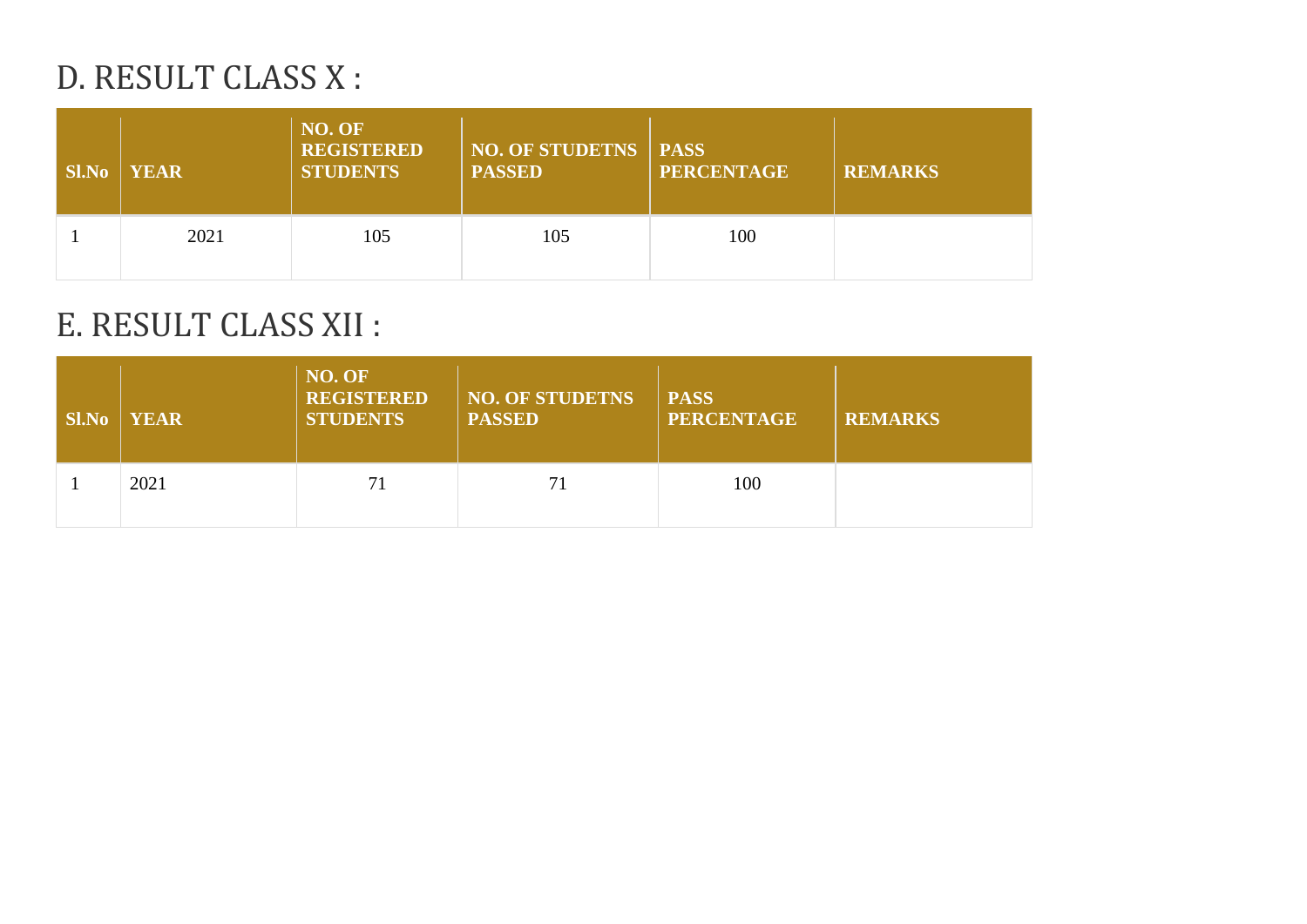# F. SCHOOL INFRASTRUCTURE :

| S1.No          | <b>INFORMATION</b>                                                                                    | <b>DETAILS</b>      |
|----------------|-------------------------------------------------------------------------------------------------------|---------------------|
| $\mathbf{1}$   | TOTAL CAMPUS AREA OF THE SCHOOL (IN SQUARE MTR)                                                       | 18214 Sq. Mtr.      |
| $\overline{2}$ | NO. AND SIZE OF THE CLASS ROOMS (IN SQ MTR)                                                           | $40 \& 49$ Sq. Mtr. |
| 3              | NO. AND SIZE OF LABORATORIES INCLUDING COMPUTER<br>LABS (IN SQ MTR)                                   | 08 & 108 Sq. Mtr.   |
| $\overline{4}$ | <b>INTERNET FACILITY</b>                                                                              | <b>Yes</b>          |
| $\overline{5}$ | <b>NO. OF GIRLS TOILETS</b>                                                                           | 60                  |
| 6              | <b>NO. OF BOYS TOILETS</b>                                                                            | 04                  |
| $\tau$         | LINK OF YOUTUBE VIDEO OF THE INSPECTION OF SCHOOL<br><b>COVERING THE INFRASTRUCTURE OF THE SCHOOL</b> | <b>VIEW</b>         |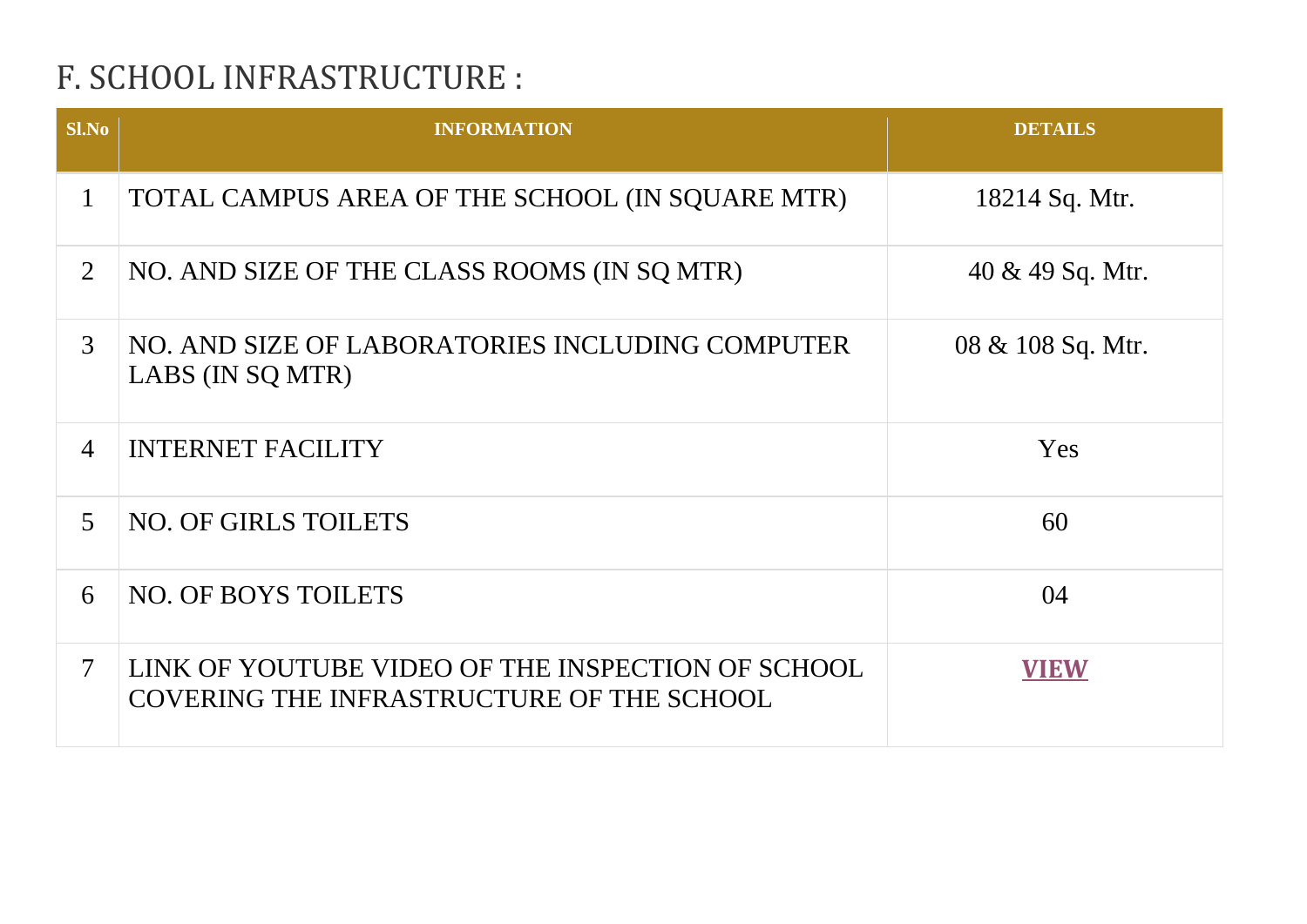### Mandatory Public Disclosure

### A : GENERAL INFORMATION :

| SL No.         | <b>INFORMATION</b>                | <b>DETAILS</b>                                                                                        |
|----------------|-----------------------------------|-------------------------------------------------------------------------------------------------------|
|                | NAME OF THE SCHOOL                | SWAMINARAYAN VIDYAPITH                                                                                |
| $\overline{2}$ | AFFILIATION NO. (IF APPLICABLE)   | 430049                                                                                                |
| 3              | SCHOOL CODE (IF APPLICABLE)       | 10038                                                                                                 |
| 4              | COMPLETE ADDRESS WITH PIN CODE    | NEAR PRAMUKH SWAMI MEDICAL COLLEGE ANAND SOJITRA ROAD AT<br>KARAMSAD GUJARAT, ANAND, GUJARAT - 388325 |
| 5              | <b>PRINCIPAL NAME</b>             | NANDINI VIRMANI                                                                                       |
| 6              | PRINCIPAL QUALIFICATION           | M.COM.B.ED, MBA(EDUCATION MANAGEMENT)                                                                 |
| 7              | <b>SCHOOL EMAIL ID</b>            | virmaninandini@yahoo.co.in                                                                            |
| 8              | CONTACT DETAILS (LANDLINE/MOBILE) | 9824020199                                                                                            |

#### B : DOCUMENTS AND INFORMATION:

| SL No.         | DOCUMENTS/INFORMATION                                                                                                                                | LINKS OF UPLOADED DOCUMENTS ON YOUR SCHOOL'S WEBSITE                                   |
|----------------|------------------------------------------------------------------------------------------------------------------------------------------------------|----------------------------------------------------------------------------------------|
| $\mathbf{1}$   | COPIES OF AFFILIATION/UPGRADATION LETTER AND RECENT EXTENSION<br>OF AFFILIATION, IF ANY                                                              | https://drive.google.com/file/d/1eaKvi7RYlPyXwz3jwHa8k7Mie7HkgA98/vi<br>ew?usp=sharing |
| $\overline{2}$ | COPIES OF SOCIETIES/TRUST/COMPANY REGISTRATION/RENEWAL<br>CERTIFICATE, AS APPLICABLE                                                                 | https://drive.google.com/file/d/1gWfmEEeoun_wFzU6DCNnVw0wMiACqS<br>W0/view?usp=sharing |
| 3              | COPY OF NO OBJECTION CERTIFICATE (NOC) ISSUED, IF APPLICABLE, BY<br>THE STATE GOVT./UT                                                               | https://drive.google.com/file/d/120iHccrLleQ_h1hGs34T2Irz7CP-<br>rLUU/view?usp=sharing |
| 4              | COPIES OF RECOGNITION CERTIFICATE UNDER RTE ACT, 2009, AND IT'S<br>RENEWAL IF APPLICABLE                                                             | https://drive.google.com/file/d/1mac3iVItzEeuimVUO-<br>6VgIAUCB5LGHug/view?usp=sharing |
| 5              | COPY OF VALID BUILDING SAFETY CERTIFICATE AS PER THE NATIONAL<br><b>BUILDING CODE</b>                                                                | https://drive.google.com/file/d/16n4hRRqAuOBK-<br>70faFYz8TonN6y1OWlx/view?usp=sharing |
| 6              | COPY OF VALID FIRE SAFETY CERTIFICATE ISSUED BY THE COMPETENT<br><b>AUTHORITY</b>                                                                    | https://drive.google.com/file/d/19XrZJzczDmYMPKRadK2jFsfxC_EYNNgY/<br>view?usp=sharing |
| $\overline{7}$ | COPY OF THE DEO CERTIFICATE SUBMITTED BY THE SCHOOL FOR<br>AFFILIATION/UPGRADATION/EXTENSION OF AFFILIATIONOR SELF<br><b>CERTIFICATION BY SCHOOL</b> | https://drive.google.com/file/d/1Naw6XEc6r6rSwEpTfFkNZTGYNRc_qHBJ<br>/view?usp=sharing |
| 8              | COPIES OF VALID WATER, HEALTH AND SANITATION CERTIFICATES                                                                                            | https://drive.google.com/file/d/1unvQDF8TejX0BGzsF8aqsLMXrmh_keCC/<br>view?usp=sharing |

**NOTE:** THE SCHOOLS NEEDS TO UPLOAD THE SELF ATTESTED COPIES OF ABOVE LISTED DOCUMETNS BY CHAIRMAN/MANAGER/SECRETARY AND PRINCIPAL. IN CASE, IT IS NOTICED AT LATER STAGE THAT UPLOADED DOCUMENTS ARE NOT GENUINE THEN SCHOOL SHALL BE LIABLE FOR ACTION AS PER NORMS. C : RESULT AND ACADEMICS :

| SL No.        | DOCUMENTS/INFORMATION                              | LINKS OF UPLOADED DOCUMENTS ON YOUR SCHOOL'S WEBSITE                                   |
|---------------|----------------------------------------------------|----------------------------------------------------------------------------------------|
|               | FEE STRUCTURE OF THE SCHOOL                        | https://drive.google.com/file/d/104nK0F9NIPwHz00tGQLnp2D9mRWbZMb<br>L/view?usp=sharing |
| $\mathcal{P}$ | ANNUAL ACADEMIC CALENDER                           | https://drive.google.com/file/d/1glKiF8LeqXEjvXeYM2zga_HcL4aqjxhm/vie<br>w?usp=sharing |
| 3             | LIST OF SCHOOL MANAGEMENT COMMITTEE (SMC)          | https://drive.google.com/file/d/1ShvejaGEaC8bzSJ622u7KTq9iihKnG9j/vie<br>w?usp=sharing |
| 4             | LIST OF PARENTS TEACHERS ASSOCIATION (PTA) MEMBERS | https://drive.google.com/file/d/1H4XCaHRk6dccrzl9uPleXdN3QTrZdwgb/vi<br>ew?usp=sharing |